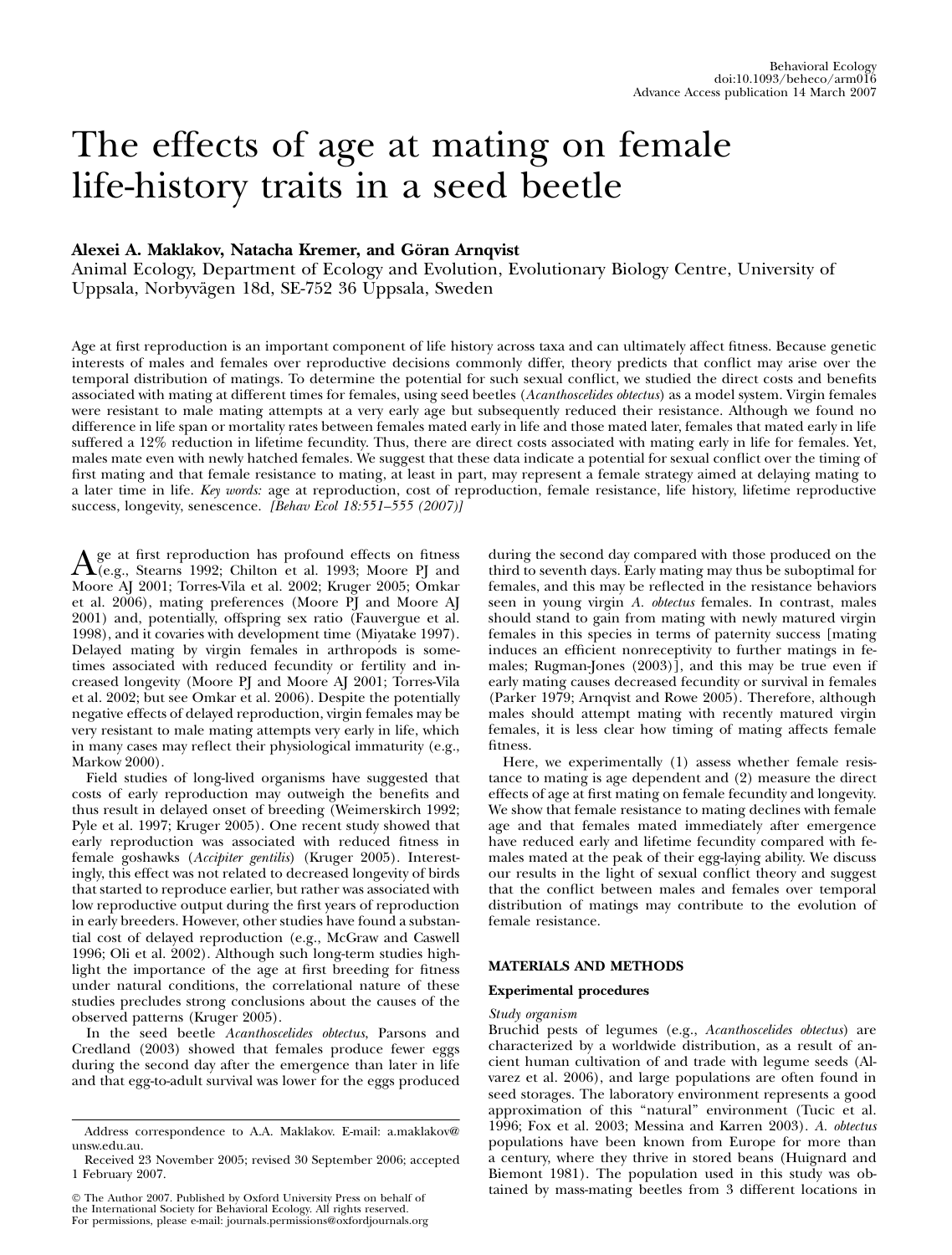the vicinity of Belgrade (Tucic et al. 1996), and it has been kept under laboratory conditions for more than 150 generations. The population was kept in our laboratory for 8 generations prior to performing the experiments reported here. Thus, the beetles used originate from populations adapted to bean storage conditions, and they have subsequently adapted to the laboratory environment. The rationale behind using populations adapted to the laboratory environment was recently discussed by Rice et al. (2005, 2006), who also coined the term ''island laboratory analysis.'' In short, we suggest that our experiments were conducted in an environment that well reflects the natural conditions for our study population.

This population has been maintained at a large population size ( $\sim$ 5000 individuals) (Tucic et al. 1996). We kept the beetles at 28 °C and 65% relative humidity on biodynamically grown white kidney beans, Phaseolus vulgaris, that were frozen prior to use. We isolated individual beans showing gray ''windows'' produced by prepupal larvae in plastic containers. Although Tucic et al. (1991) showed that even extreme differences in larval density (such as 1–2 vs. 10–15 larvae per bean) have no significant effect on female fecundity and longevity, we controlled for potential effects of larval density by selecting only beans with 4–8 prepupal windows. We inspected beans several times per day for newly emerged adults.

Female egg-laying behavior in A. obtectus is triggered both by mating and the presence of beans (e.g., Leroi 1981). However, in populations infesting bean storages such as the one used here, females have constant access to beans.

## The effect of female age on female mating propensity

We exposed randomly selected virgin females that were 0 ( $n =$ 100), 24 ( $n = 50$ ), 48 ( $n = 41$ ), 72 ( $n = 100$ ), 96 ( $n = 23$ ), or 120 ( $n = 23$ ) h old to a single 24- to 72-h-old randomly selected virgin male each, in 35-mm Petri dishes, and monitored their behavior for 30 min. Male age was standardized for each experiment (see below). We recorded whether mating occurred, time from the start of the exposure to mating, and copulation duration.

#### Age at mating and reproductive performance

We enclosed virgin females that were either newly hatched (0 days old; henceforth, females mated early in life;  $n = 100$ ) or 72 h posthatching (3 days old; henceforth, females with delayed mating;  $n = 100$ ) individually with a virgin male for 48 h. Parsons and Credland (2003) used a 24-h exposure period, but preliminary experiments indicated that matings are sometimes not achieved within the first 24 h with newly hatched females. A. obtectus are polyandrous yet extremely resistant to remating (Rugman-Jones 2003; Maklakov et al. 2006). We therefore assume that females did not remate during the 48-h exposure period. We had a constant supply of hatching males such that the age of virgin males at the start of the experiment was standardized for both treatments. A. obtectus males are protandrous; therefore, we collected males over a period of 48 h and kept them for another 24 h prior to the start of the experiment. A single white kidney bean was placed into the dish to stimulate reproductive maturation in females. After 48 h, we removed the males and transferred the females to another Petri dish with 10 fresh white kidney beans. The dishes were checked daily to record female life span. Hatched and infertile eggs were counted 10 days after female removal in the first dish and 10 days after female death in the second dish. All beetles were weighed prior to mating. Thus, we measured female longevity, early (first 48 h) and total lifetime fecundities, and hatching success for each female. We also estimated the rate of female senescence in both treatments.

## Data analysis

We used a contingency table test to analyze the probability of mating at different female ages and Kruskal–Wallis test for the time to mating (SYSTAT 11). Female early and lifetime fecundities, as well as longevity, were modeled in SYSTAT 11 with male and female body masses as covariates. The proportion of unhatched eggs was arcsine square root–transformed prior to analysis. A few females that did not produce any fertile eggs  $(n = 8)$  were removed prior to analysis and one female escaped. The final sample sizes were  $n = 94$  for early mating females, and  $n = 97$  for females with delayed mating. Rates of senescence were estimated and analyzed using Win-Modest 1.0.2 (Pletcher 1999).

## RESULTS

## The effect of female age on female mating propensity and copulation duration

We observed no apparent differences in male persistence, and males in all treatments courted females with similar intensities. Females exhibited a range of resistance behaviors toward courting males, including evasive locomotion and kicking toward courting males with their rear legs. Female age significantly affected the proportion of females that mated ( $P <$ 0.001, Pearson  $\chi^2_5 = 220.91$ ; Figure 1a) as well as time to mating from the start of the exposure to males ( $P < 0.001$ , Kruskal–Wallis test:  $H = 26$ , degrees of freedom [df] = 5; Figure 1b). The proportion of females that mated increased from 0 to 48 h of age and then remained constant, and the time to mating followed a reversed pattern (Figure 1a,b). There was, however, no significant effect of female age at mating on copulation duration ( $P = 0.118$ , Kruskal–Wallis test:  $H = 8.78$ , df = 5).

#### The effect of timing of mating on fecundity and longevity

There was no significant difference in mean life span of females mated early in life (19.29  $\pm$  0.4 days) and those mated late in life (18.74  $\pm$  0.34 days) ( $P = 0.3$ ,  $t_{189} = 1.04$ ). The analysis of age-dependent rates of mortality also did not reveal any significant differences in baseline mortality rate (frailty)  $(P = 0.85, \chi_1^2 = 0.035)$  or in the demographic rate of senescence ( $P = 0.072$ ,  $\chi_1^2 = 3.23$ ). However, when female body mass and early life reproductive investment (i.e., fecundity during the first 48 h) were taken into account in an analysis of covariance, there was a significant effect of treatment on female longevity: the residual life span of females mated early in life was  $18.33 \pm 0.39$  days and that of delayed mating females was 19.67  $\pm$  0.38 days (mating treatment:  $P = 0.028$ ,  $F_{1,186} = 4.9$ ; female body mass:  $P < 0.001$ ,  $F_{1,186} = 23.49$ ; male body mass:  $P = 0.46$ ,  $F_{1,186} = 0.54$ ; early fecundity:  $P \le 0.001$ ,  $F_{1,186} = 24.19$ .

Females with delayed mating produced more eggs, both during the first 48 h after mating (34.22  $\pm$  2.49 eggs vs. 8.8  $\pm$ 0.79 eggs; treatment:  $P < 0.001$ ,  $F_{1,187} = 104.19$ ; female body mass:  $P < 0.001$ ,  $F_{1,187} = 16.83$ ; male body mass:  $P =$ 0.6,  $F_{1,187} = 0.28$ ) (Figure 2) and during their entire life span  $(79.02 \pm 2.22$  eggs vs. 71.32  $\pm$  2.04 eggs; treatment:  $P < 0.001$ ,  $F_{1,187} = 12.7$ ; female body mass:  $P < 0.001$ ,  $F_{1,187} = 75.96$ ; male body mass:  $P = 0.068$ ,  $F_{1,187} = 3.37$ , although early mating females produced more eggs after the initial 48 h than did delayed mating females ( $62.52 \pm 1.74$  eggs vs.  $44.8 \pm 2.18$ eggs; treatment:  $P < 0.001$ ,  $F_{1,187} = 40.35$ ; female body mass:  $\widetilde{P}$  < 0.001,  $F_{1,187}$  = 19.08; male body mass:  $P = 0.216$ ,  $F_{1,187}$  = 1.54) (Figure 2). There was no significant difference between the treatments in egg hatching rate ( $P = 0.449, F_{1,187} = 0.575$ ). Consequently, delayed mating females produced more hatched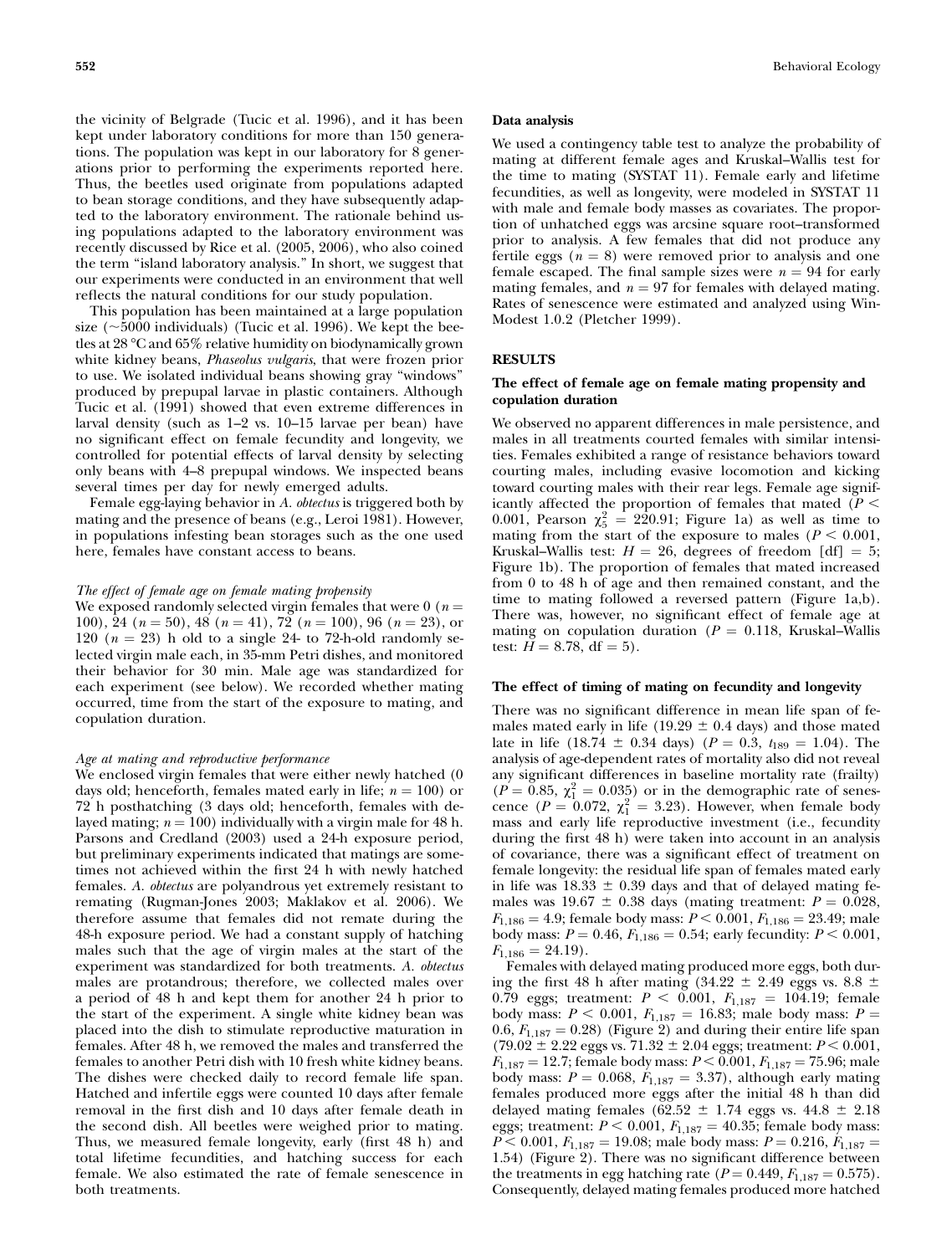

Figure 1

The effect of age (0, 24, 48, 96, and 120 h old) on the mating propensity of virgin females, measured as the proportion of females mated within 30 min (a), and time to mating  $(\pm SE)$  from start of exposure to males for those that mated (b).

eggs than did early-mated females during their lifetime (75.12  $\pm$  2.18 hatched eggs vs. 66.4  $\pm$  2.09 hatched eggs; treatment:  $P < 0.001$ ,  $F_{1,187} = 14.86$ ; female body mass:  $P <$ 0.001,  $F_{1,187} = 65.97$ ; male body mass:  $P = 0.042$ ,  $F_{1,187} = 4.21$ .

# DISCUSSION

Nearly, all females that were exposed to males for 48 h mated and produced fertile eggs, irrespective of age at first mating. Females that were exposed to males immediately after hatching and mated early in life produced very few eggs during the first 48 h compared with females that were exposed to males 72 h after hatching. Although females mated early in life produced more eggs than delayed mating females during the rest of the life span, the total lifetime fecundity was considerably higher when age at first mating was delayed. There was no reduction in the fertility of eggs among delayed mating females. These results show that age at first mating affects female fitness and suggest that early mating is suboptimal for females.

We see 3 factors that might have contributed to the results we observed. First, bruchid males possess spines on their genitalia that damage the female reproductive organs



Figure 2

Number of eggs laid by females mating early in life and those with delayed mating during the first 48 h after mating and during the rest of their life span (mean fecundity  $\pm$  SE).

(Crudgington and Siva-Jothy 2000). Young females may suffer more harm from this because their internal reproductive organs may not be fully hardened after eclosion. Second, A. obtectus males transfer toxic seminal substances to females during copulation (Das et al. 1980). The effect of such toxic compounds on newly hatched females may be more severe if the permeability of their reproductive organs is higher. Third, males also transfer seminal substances that elevate egg production in females (Das et al. 1980). Mating early in life may thus trigger egg production in young females despite their reproductive system not being fully mature, which could result in suboptimal functioning of their reproductive organs.

We also found that the probability of mating among virgin females increased as females aged, and we interpret this as virgin females reducing their resistance to mating as they age. We note that variation in male persistence could, in theory, have contributed to these results. However, we deem this highly unlikely for 2 reasons. First, the fact that copulation duration did not differ across female age suggests that males did not discriminate among females of varying age, given that males have some control over copulation duration (Edvardsson and Canal 2006). Second, and more importantly, male A. obtectus are very persistent indeed in their mating attempts and show little or no selectivity: they attempt to mate not only with live females of any age but also with dead females and other males (Maklakov AA, personal observation). Indeed, males invariably tried to mate with females in all our behavioral trials. Moore PJ and Moore AJ (2001) have found that female cockroaches Nauphoeta cinerea require less courtship to mate once they passed the optimal mating stage of 6 days, but this reduction in ''choosiness'' seems to correlate with a reduction in fertility. However, A. *obtectus* females produced more eggs when they mated at the age of 72 h compared with when newly hatched (cf. Omkar et al. 2006), which suggests that higher resistance to mating early in life may reflect direct selection to avoid suboptimal matings imposed by persistent males. In this sense, our results are in line with research on variation in female resistance to mating in water striders, where it has been shown that females adaptively modulate resistance according to direct factors such as female state, ecological conditions, and the rate of male harassment (Rowe et al. 1994; Lauer 1996; Lauer et al. 1996; Arnqvist 1997). We note that there may also be indirect effects of resistance to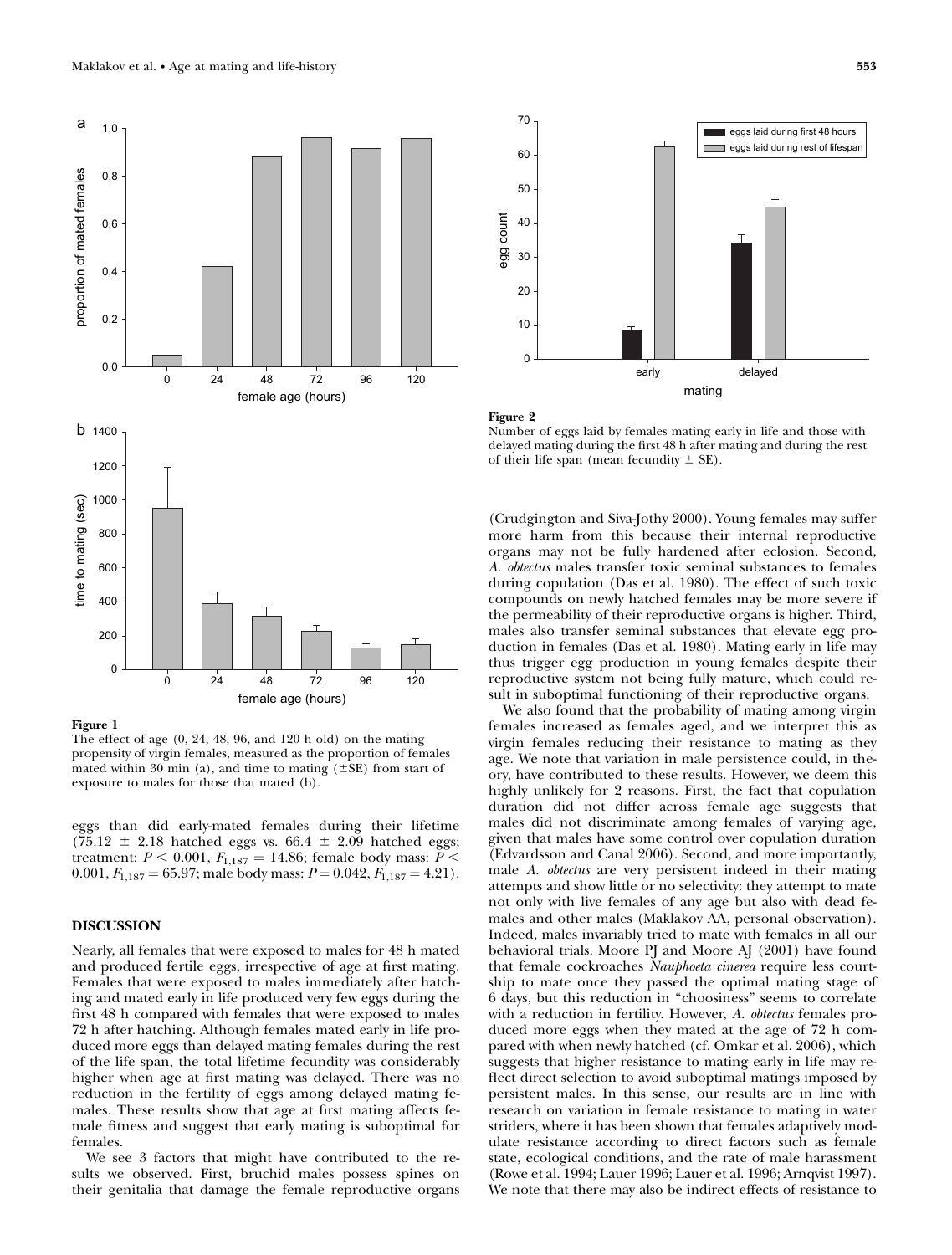mating that may additionally explain the very maintenance of female resistance itself (e.g., Cameron et al. 2003).

We found no significant effect of the age at first mating on female longevity. Reproductive effort early in life is predicted to trade-off with survival late in life (e.g., Stearns 1992). Early mating females started reproducing earlier than delayed mating females but produced very few eggs early in life and less eggs overall, which suggests a lower net reproductive rate compared with delayed mating females. When early reproductive effort was statistically controlled for, delayed mating females had longer residual life span.

The genetic interests of males and females commonly differ, and this fact forms the basis for sexual conflict (Trivers 1972; Parker 1979; Arnqvist and Rowe 2005). Sexual conflict can result in sexually antagonistic coevolution (Parker 1979; Holland and Rice 1998). Such coevolution may affect the evolution of a variety of traits in both sexes and may indirectly shape mating systems and potentially generate speciation (Rice 1996; Parker and Partridge 1998; Arnqvist et al. 2000; Gavrilets 2000; Arnqvist and Rowe 2002, 2005; Chapman et al. 2003; Arnqvist 2004). It is clear that sexual conflict over female mating rates is a consequential form of conflict (Arnqvist and Nilsson 2000), and considerable effort has been invested in assessing the effects of polyandry on male and female fitness. This includes manipulations of female mating rate (e.g., Arnqvist 1989; Chapman and Partridge 1996; Baer and Schmid-Hempel 1999; Eady et al. 2000; Stutt and Siva-Jothy 2001; Arnqvist et al. 2005; Maklakov et al. 2005), artificial selection experiments using monogamous versus polygamous selection regimes (Holland and Rice 1999; Martin and Hosken 2004; Martin et al. 2004), and comparative studies (Wiklund et al. 2001; Arnqvist and Rowe 2002; Wedell et al. 2002). However, sexual conflict over mating is in theory not limited to mating frequency. For example, Holland and Rice (1998) argued that males may induce females to mate suboptimally in terms of frequency, time, or space. In order to demonstrate such sexual conflict over timing of mating, however, one must assess the costs and benefits of mating at different times and show that the optimal timing of mating differs between the sexes.

There are several reasons to believe that mating with newly hatched virgin females is beneficial for males in this species. Mating induces oviposition and causes a dramatic reduction in female receptivity to remating (Rugman-Jones 2003). Moreover, A. obtectus exhibit very low remating rates overall (Rugman-Jones 2003 and references therein; Maklakov et al. 2006). Actually, female resistance to remating is so pronounced in this species that some authors regard A. obectus as being monandrous, both in laboratory populations and in nature (Jermy 1970, cited in Rugman-Jones 2003). Experiments on the population used here have shown that A. obtectus are, in fact, polyandrous but that only about half of all females remate during the first 11 days of their lives (Maklakov et al. 2006). Thus, males that succeed in mating with a young virgin female will father all eggs produced by this female for, typically, at least a few days. Conversely, a male that refrains from mating with a newly hatched virgin female is unlikely to gain any paternity success with that female as she will likely mate with another male. Precopulatory mate guarding does not occur in this system, females are continually harassed by males, and unmated females are therefore rare at any given time (Rönn et al. 2006). Therefore, mating with newly hatched females should be beneficial to males even if the lifetime fecundity of their mates is reduced by mating early in their life, especially because the costs of mating are likely to be fairly low to males (Huignard and Biemont 1974).

In conclusion, we show that mating very early in life is associated with direct costs for female A. obtectus beetles and that resistance to male mating attempts declines with age among

virgin females. Theory predicts that males will evolve to impose matings on immature females even when it reduces female net reproductive success in cases where the reproductive benefits to males are large relative to the costs to males (Parker 1979). Our results suggest that there is a potential for sexual conflict over female age at first mating. Such conflict may be common in natural systems (Markow 2000; Arnqvist and Rowe 2005) and can potentially explain at least part of the variation seen in female resistance to mating. We also suggest that we need more studies across different taxa that assess the direct and indirect fitness consequences of the temporal distribution of mating for females and males (Markow 1985; Omkar et al. 2006).

We are grateful to Darka Seslija and Nikola Tucic for providing the beetles. A.A.M. was supported by The Swedish Royal Academy of Sciences and a Marie Curie postdoctoral fellowship (MEIF-CT-2003- 505891) and G.A. by The Swedish Research Council.

### **REFERENCES**

- Alvarez N, Romero Napoles J, Anton K-W, Benrey B, Hossaert-McKey M. 2006. Phylogenetic relationships in the Neotropical bruchid genus Acanthoscelides (Bruchinae, Bruchidae, Coleoptera). J Zool Syst. 44:63–73.
- Arnqvist G. 1989. Multiple mating in a water strider: mutual benefits or intersexual conflict? Anim Behav. 38:749–756.
- Arnqvist G. 1997. The evolution of water strider mating systems: causes and consequences of sexual conflicts. In: Choe JC, Crespi BJ, editors. The evolution of mating systems in insects and arachnids. Cambridge: Cambridge University Press. p. 146–163.
- Arnqvist G. 2004. Sexual conflict and sexual selection: lost in the chase. Evolution. 58:1383–1388.
- Arnqvist G, Edvardsson M, Friberg U, Nilsson T. 2000. Sexual conflict promotes speciation in insects. Proc Nat Acad Sci USA. 97: 10460–10464.
- Arnqvist G, Nilsson T. 2000. The evolution of polyandry: multiple mating and fitness in insects. Anim Behav. 60:145–164.
- Arnqvist G, Nilsson T, Katvala M. 2005. Mating rate and fitness in female bean weevils. Behav Ecol. 16:123–127.
- Arnqvist G, Rowe L. 2002. Comparative analysis unveils antagonistic coevolution between the sexes in a group of insects. Nature. 415: 787–789.
- Arnqvist G, Rowe L. 2005. Sexual conflict. Princeton (NJ): Princeton University Press.
- Baer B, Schmid-Hempel P. 1999. Experimental variation in polyandry affects parasite loads and fitness in a bumble-bee. Nature. 397: 151–154.
- Cameron E, Day T, Rowe L. 2003. Sexual conflict and indirect effects. J Evol Biol. 16:1055–1060.
- Chapman T, Arnqvist G, Bangham J, Rowe L. 2003. Sexual conflict. Trends Ecol Evol. 18:41–47.
- Chapman T, Partridge L. 1996. Sexual conflict as fuel for evolution. Nature. 381:189–190.
- Chilton NB, Andrews RH, Bull CM. 1993. Effect of delayed mating and prolonged engorgement on the reproductive fitness of female Amblyomma limbatum (Acari, Ixodidae) in marginal population areas. Oecologia. 94:67–71.
- Crudgington HS, Siva-Jothy MT. 2000. Genital damage, kicking and early death. Nature. 407:855–856.
- Das AK, Huignard J, Barbier M, Quesneau-Thierry A. 1980. Isolation of two paragonial substances deposited into the spermatophores of Acanthoscelides obtectus (Coleoptera, Bruchidae). Experientia. 36: 918–920.
- Eady PE, Wilson N, Jackson M. 2000. Copulating with multiple males enhances female fecundity but not egg-to-adult survival in the bruchid beetle Callosobruchus maculatus. Evolution. 54: 2161–2165.
- Edvardsson M, Canal D. 2006. The effects of copulation duration in the bruchid beetle Callosobruchus maculatus. Behav Ecol. 17: 430–434.